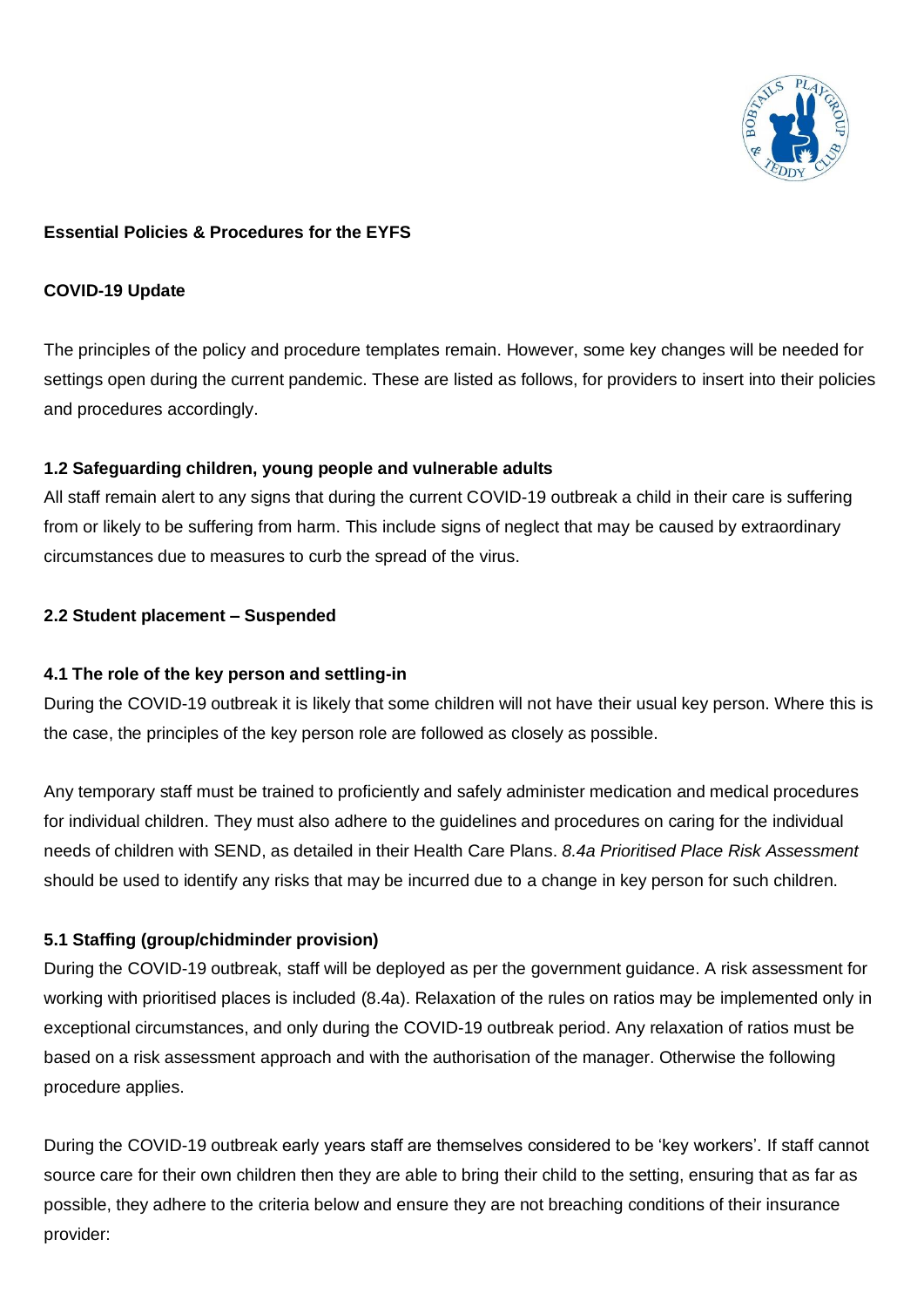- where members of staff have their own children with them at the setting, the age of the child must fall within the stipulated ages of the setting's Ofsted registration
- where members of staff are likely to be working directly with their own children, this is subject to discussion before commencement with their line manager

## **6.2 Managing children who are sick, infectious, or with allergies**

During the COVID-19 outbreak, any child showing symptoms, such as a high temperature; a new, continuous cough; loss or taste or smell, the following sequence of actions need to be taken:

- 1. Child presents with symptoms; parents are requested to collect child and seek diagnosis from GP or take further advice from NHS 111.
- 2. Child's parents are requested to inform setting of outcome/diagnosis and keep child at home for the recommended exclusion period. For cases of suspected Coronavirus, staff and service users must adhere to current Government advice regarding self-exclusion even if no symptoms are present.
- 3. For confirmed cases of a notifiable disease and Coronavirus the setting must contact their local Health Protection Team (HPT) as soon as possible for further guidance. The line manager will inform the owner/trustees/directors and retain a confidential record.
- 4. Acting on the advice of the local HPT, the setting will either:
	- close for a set period and undertake a deep clean
	- carry on as usual but also undertake a deep clean
- 5. If a notifiable disease is confirmed, staff must inform the line manager immediately and Ofsted must be informed within 14 days. Cases of confirmed Coronavirus should be treated as a notifiable disease.
- 6. A deep clean is undertaken at the soonest opportunity following any illness outbreak. Hand hygiene messages are reinforced and staff are vigilant to any further signs of infection.
- 7. The manager continues to liaise with the HPT as required and keeps a full record of children affected, how long they are away from the setting and the date on which they return.

# **6.5 Food and drink**

Where food is provided, in circumstances where there is shortage of food supplies, it may be necessary to ask parents to supply a packed lunch. The following procedures must be followed:

- Babies and toddlers' hands are washed prior to being given food or drink.
- · Staff who are eating with the children must role-model hygiene best practice.
- · Tables are never overcrowded during mealtimes. Some social distancing is encouraged even though it is acknowledged that children will play in close proximity for the rest of the session.

# **8.3 Supervision of children on outings and visits - Suspended**

During the outbreak, trips and outings are suspended. Children should still have access to outdoor play and learning opportunities as normal, as long as social distancing measures are followed.